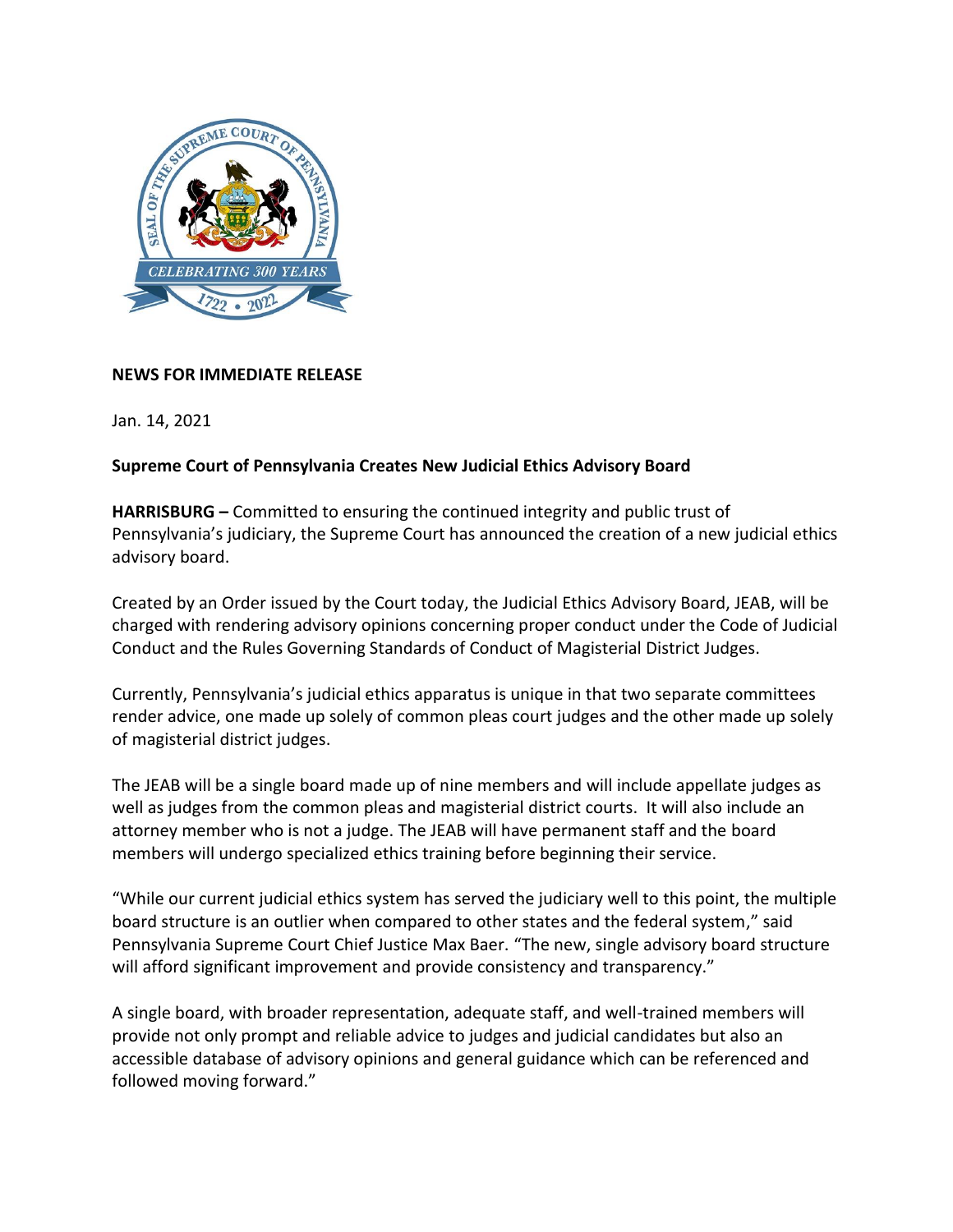Appointed by the Supreme Court, the JEAB will be separate from the judicial conduct structures of the Judicial Conduct Board and the Court of Judicial Discipline. As outlined in the Court's Order, the JEAB will provide ethics advisory opinions upon request of any judicial officer or judicial candidate. The JEAB rules provide for certain protections, known as the "rule of reliance," where judges request and follow JEAB ethics advice. Those provisions, which replace the current rules of reliance, go into effect on July 1, 2022, and will be in place of the current committees.

"The Court appreciates the valuable work performed by the judges who have served on the SCJAP and PCSTJ Ethics Committees and we are confident that the JEAB will build on that history to provided continued support for judges statewide," Baer said.

Established in 1722, the Supreme Court of Pennsylvania is the oldest appellate court in the country and has played an important role in the history of the Commonwealth. As the state's highest court, the seven justices make the final decisions interpreting Pennsylvania's laws and Constitution, have full administrative authority over Pennsylvania's judicial system and hear cases involving issues of immediate public importance arising in any court in the Commonwealth.

###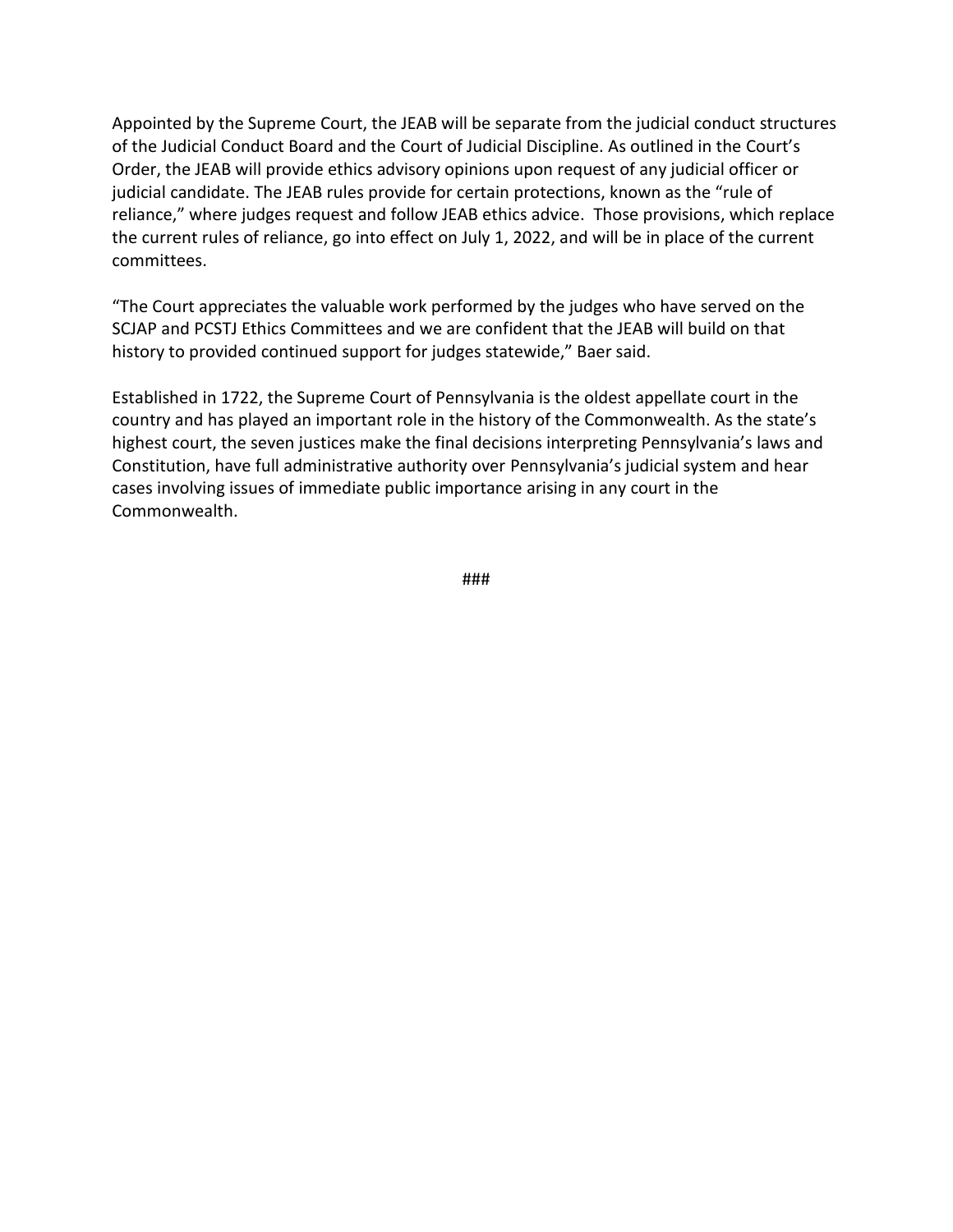#### IN THE SUPREME COURT OF PENNSYLVANIA

| ADOPTION OF THE PENNSYLVANIA                                                                                        |  |
|---------------------------------------------------------------------------------------------------------------------|--|
| <b>JUDICIAL ADMINISTRATION</b><br>RULES OF THE JUDICIAL ETHICS<br><b>DOCKET</b><br>ADVISORY BOARD<br>$\blacksquare$ |  |

#### **ORDER**

#### **PER CURIAM**

AND NOW, this 14<sup>th</sup> day of January, 2022, the proposals having been submitted without publication in the interests of justice and efficient administration pursuant to Pa.R.J.A. 103(a)(3):

IT IS ORDERED pursuant to Article V, Section 10 of the Constitution of Pennsylvania that the Pennsylvania Rules of the Judicial Ethics Advisory Board ("Pa.R.J.E.A.B.") are adopted in the attached form.

This ORDER shall be processed in accordance with Pa.R.J.A. 103(b), and shall be effective immediately, except that Rule 103(b) and Subchapter B of the Pa.R.J.E.A.B. shall be effective July 1, 2022.

Justice Brobson did not participate in the consideration or decision of this matter.

A True Copy Nicole Traini<br>As Of 01/14/2022

Misic Faini Attest:

Chief Clerk<br>Supreme Court of Pennsylvania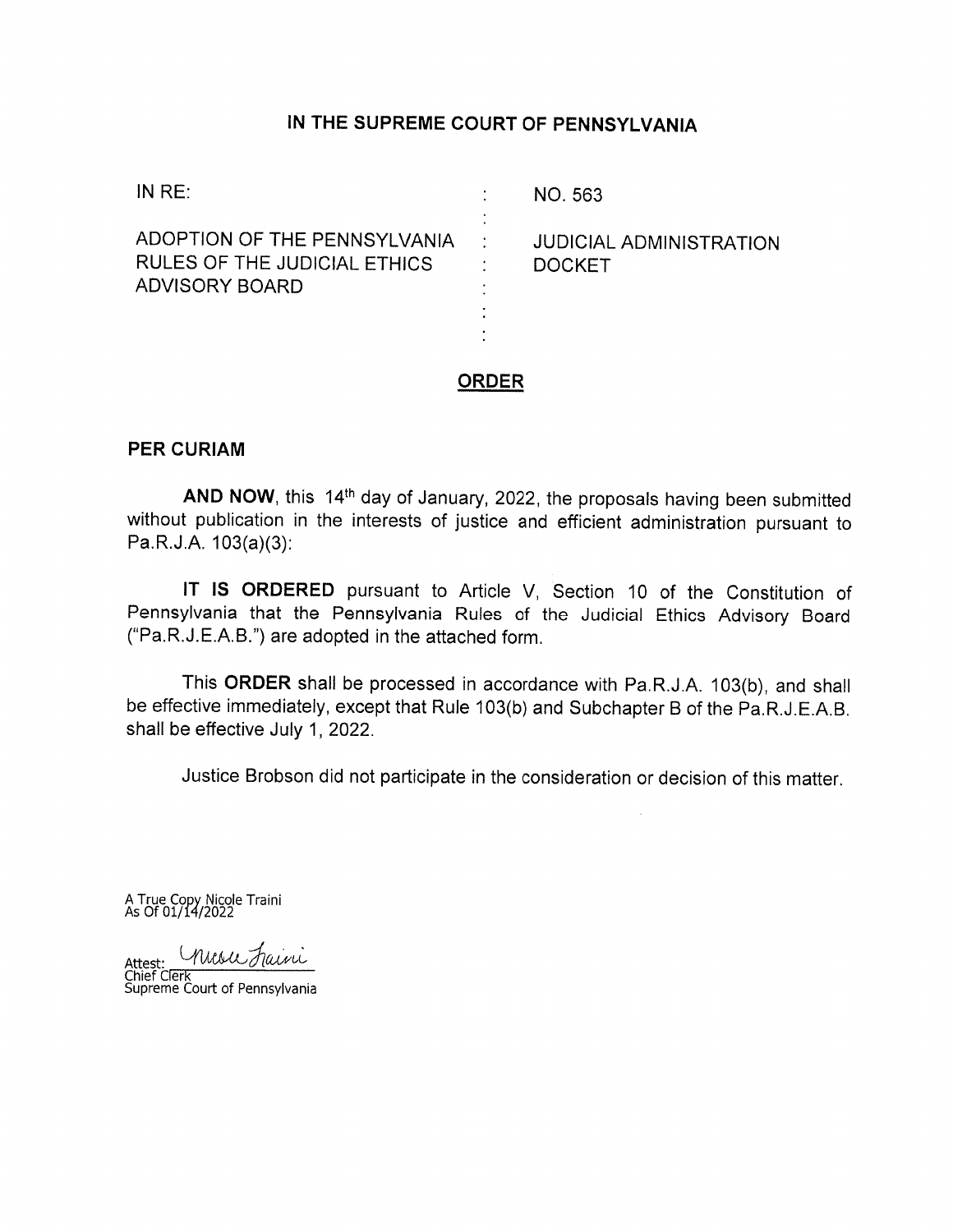# PENNSYLVANIA RULES OF THE JUDICIAL ETHICS ADVISORY BOARD

# **Subchapter A. Preliminary Provisions**

Rule 101. Title and Citation of Rules

Rule 102. Definitions

Rule 103. Authority for and Effect of Rules; Designation of Board

Rule 104. Pennsylvania Judicial Ethics Advisory Board

Rule 105. Confidentiality

Rule 106. Civil Immunity of the Board, Its Members, Employees and Agents Regarding Advice by the Board

# Subchapter B. Requests for Judicial Advisories; Actions by the Board; Rules of **Reliance**

Rule 201. Standards and Timing for Requests

Rule 202. Assignment to Panel; Composition of Panel

Rule 203. Provisional Advice

Rule 204. Board Action and Publication of Opinions and Guidance

Rule 205. Informational Discussions

Rule 206. Rules of Reliance

Rule 207. Reconsideration

Rule 208. Records of Board Proceedings

## **Subchapter C. Miscellaneous Provisions**

Rule 301. Conflict of Interest

Rule 302. Expenses and Staff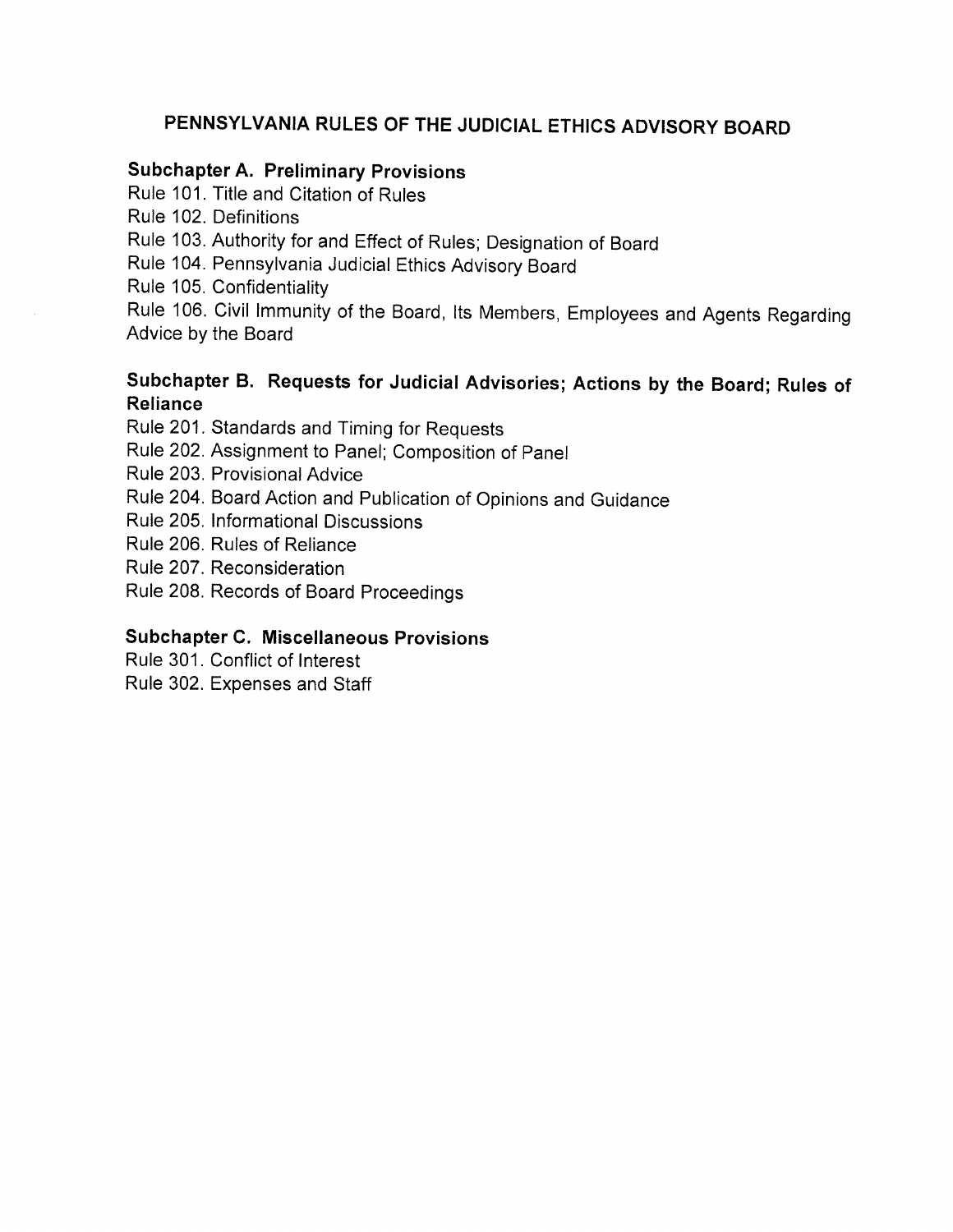# Pennsylvania Rules of the Judicial Ethics Advisory Board

#### **Subchapter A. Preliminary Provisions**

#### **Rule 101. Title and Citation of Rules**

These rules shall be known as the Pennsylvania Rules of the Judicial Ethics Advisory Board and may be cited as "Pa.R.J.E.A.B"

#### Rule 102. Definitions

(a) General Rule. Subject to additional definitions contained in subsequent provisions of these rules which are applicable to specific provisions of these rules, the following words and phrases when used in these rules shall have, unless the context clearly indicates otherwise, the meanings given to them in this rule:

"Administrative Office." The Administrative Office of Pennsylvania Courts.

"Board." The Pennsylvania Judicial Ethics Advisory Board.

"Codes." The Code of Judicial Conduct and the Rules Governing Standards of Conduct of Magisterial District Judges.

"Judicial Officer." Any individual within the "Application" language of either of the Codes, including judicial candidates.

(b) Number; Tense. In these rules the singular shall contain the plural, and the plural. the singular; and words used in the past or present tense shall include the future.

#### Rule 103. Authority for and Effect of Rules; Designation of Board

(a) Authority for and Effect of Rules. Pursuant to its constitutional, statutory and inherent authority as set forth in Section 10(c) of Article V of the Constitution of Pennsylvania and in 42 Pa.C.S. Sections 1722 and 1723, the Supreme Court hereby establishes a Judicial Ethics Advisory Board ("the Board"). The purpose of the Board is to provide advice and guidance to judicial officers about ethical matters that may arise in the ordinary course of judicial service, or in the elective or appointive process.

(b) Designation of Board. The Board is hereby designated as the approved body to render advisory opinions regarding ethical concerns involving all judicial officers and candidates for all judicial offices, superseding the prior designations of committees of the Pennsylvania Conference of State Trial Judges ("PCSTJ") and the Special Court Judges Association of Pennsylvania ("SCJAP"). Advice provided under this subchapter shall not be binding upon the Judicial Conduct Board, the Court of Judicial Conduct, or the Supreme Court, but shall be entitled to such weight as provided in these rules.

## Rule 104. Pennsylvania Judicial Ethics Advisory Board

(a) General Rule. The Supreme Court shall appoint a board to be known as the "Pennsylvania Judicial Ethics Advisory Board" ("the Board") which shall consist of nine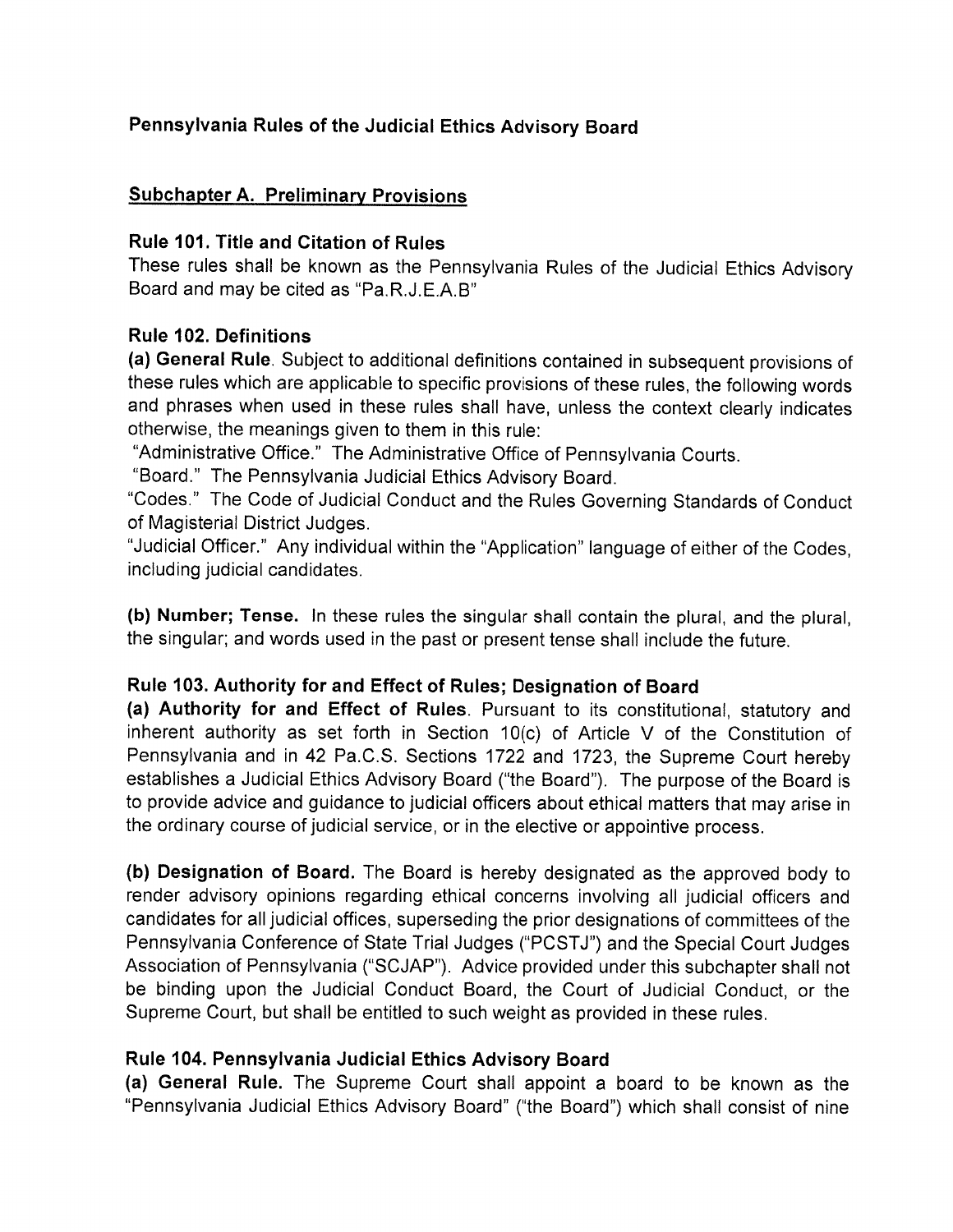members: one judge of the Superior Court; one judge of the Commonwealth Court; three judges of the courts of common pleas; one judge of the Philadelphia Municipal Court; two magisterial district judges who must be members of the Pennsylvania bar; and one member of the Pennsylvania bar who is not a judicial officer. A majority of the Board shall constitute a quorum; action of the Board shall be by majority vote of members attending. No member of the Board may be a member of the Judicial Conduct Board or the Court of Judicial Discipline. The Supreme Court shall designate one member to serve as Chair and another to serve as Vice-Chair.

(b) Submissions from Representative Judicial Organizations. The PCSTJ shall submit to the Chief Justice the names of three candidates for each Board position to be filled by a judge of a common pleas court or a judge of the Philadelphia Municipal Court. The SCJAP shall submit to the Chief Justice the names of three candidates for each Board position to be filled by a magisterial district judge. The Supreme Court shall select appointees for those positions from the names submitted. In the absence of submissions, the Supreme Court shall proceed to fill the Board positions.

(c) Terms and Vacancies. The first nine appointments to the Board shall be for staggered terms as follows: three members appointed for nine years, three members for six years, and three members for three years. Thereafter, a new appointment to the Board shall be for a single nine-year term. A vacancy shall be filled from the same membership category, or in the case of a representative judicial organization, using the same process, from which the vacating member was appointed. Appointments to fill a vacancy shall be for the balance of the term vacated.

(d) Powers and Duties. The Board shall have the authority to:

(1) Render advisory opinions regarding proper judicial conduct under the Codes. The Board may not issue an advisory opinion interpreting a judicial officer's obligations under any provision of law that does not relate to judicial ethics.

(2) Appoint an Executive Director and such other staff and experts as may from time to time be required to perform properly the functions prescribed by orders of the Supreme Court and these rules.

(3) Adopt regulations pertaining to its processes, which regulations shall not be inconsistent with these rules and shall be subject to approval by the Supreme Court.

(4) Develop a course of training in judicial ethics, which course shall be subject to approval by the Judicial Education Board, and which must be completed by every Board member prior to beginning service on the Board.

(5) Make recommendations to the Supreme Court regarding amendments to the Codes and these rules.

(6) Make recommendations to the Continuing Judicial Education Board and the Minor Judiciary Education Board regarding topics for judicial education.

(7) Undertake such other related duties as may be requested of the Board by the Supreme Court.

(e) Duty to Report. The Board will provide a summary of its activities to the Supreme Court on an annual basis.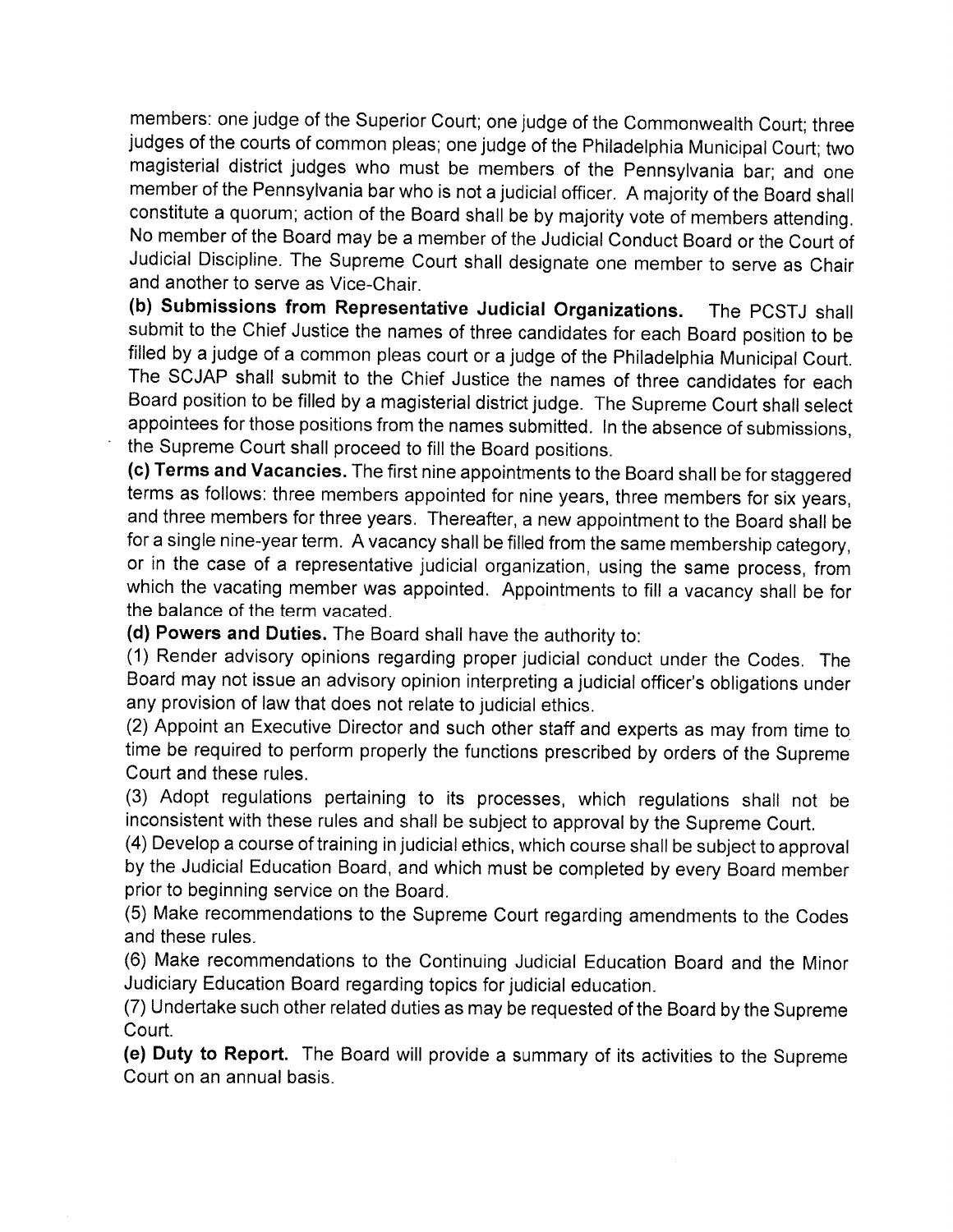## Rule 105. Confidentiality

(a) General Rule. Except for publication of redacted opinions as prescribed in these rules, or as otherwise required by law, the actions and records of the Board, including all requests for ethics advisory opinions, Panel advice, Board opinions, circulated drafts, records, documents, files, internal communications, deliberations and other proceedings of the Board, any Panel thereof, and any members, agents and employees relating to the business of the Board, shall be confidential and shall not be disclosed to or open to inspection by the public.

(b) Limited Waiver. Notwithstanding the general rule, a judicial officer may waive confidentiality as to the advice of the Panel and the unredacted opinion of the Board, either by express written waiver or by invoking any rule of reliance in a disciplinary proceeding relating to the conduct in question. Such limited waiver shall not affect the confidentiality of all other matters protected under subsection (a) of this rule.

## Rule 106. Civil Immunity of the Board, Its Members, Employees and Agents **Regarding Advice by the Board**

The Board and its members, employees, and agents are immune from all civil liability for conduct and communications occurring in the performance of Board-related duties.

## Subchapter B. Requests for Judicial Advisories; Actions by the Board; Rules of Reliance

## Rule 201. Standards and Timing for Requests

Any judicial officer may request an ethics advisory opinion ("Request"). A Request must be submitted to the Board in writing, which may include an email to an address designated by the Board. A Request must contain a statement of the facts regarding the intended conduct and a concise question of judicial ethics, with references to the relevant section(s) of the Codes, case law and other authority the inquiring judicial officer has A Request must relate to the inquiring judicial officer's own already consulted. prospective conduct or conduct of the inquiring judicial officer that has occurred in the past and is ongoing. A Request may not relate to hypothetical situations or to facts that are the subject of past or pending litigation, disciplinary investigation or disciplinary proceedings.

A Request must be submitted at least 14 days prior to the event or action giving rise to the question. The Board Chair or the Chair's designee may, in his or her discretion, waive the 14-day requirement if the Chair or the Chair's designee determines that the circumstances giving rise to the Request were not reasonably foreseeable and that the inquiry can be addressed in the time available.

## Rule 202. Assignment to Panel; Composition of Panel

Every Request shall be assigned an identifying number. The Chair or the Chair's designee will assign the Request to a three-member panel of the Board ("Panel"). At least one member of the Panel shall be a judicial officer from the same level of the judicial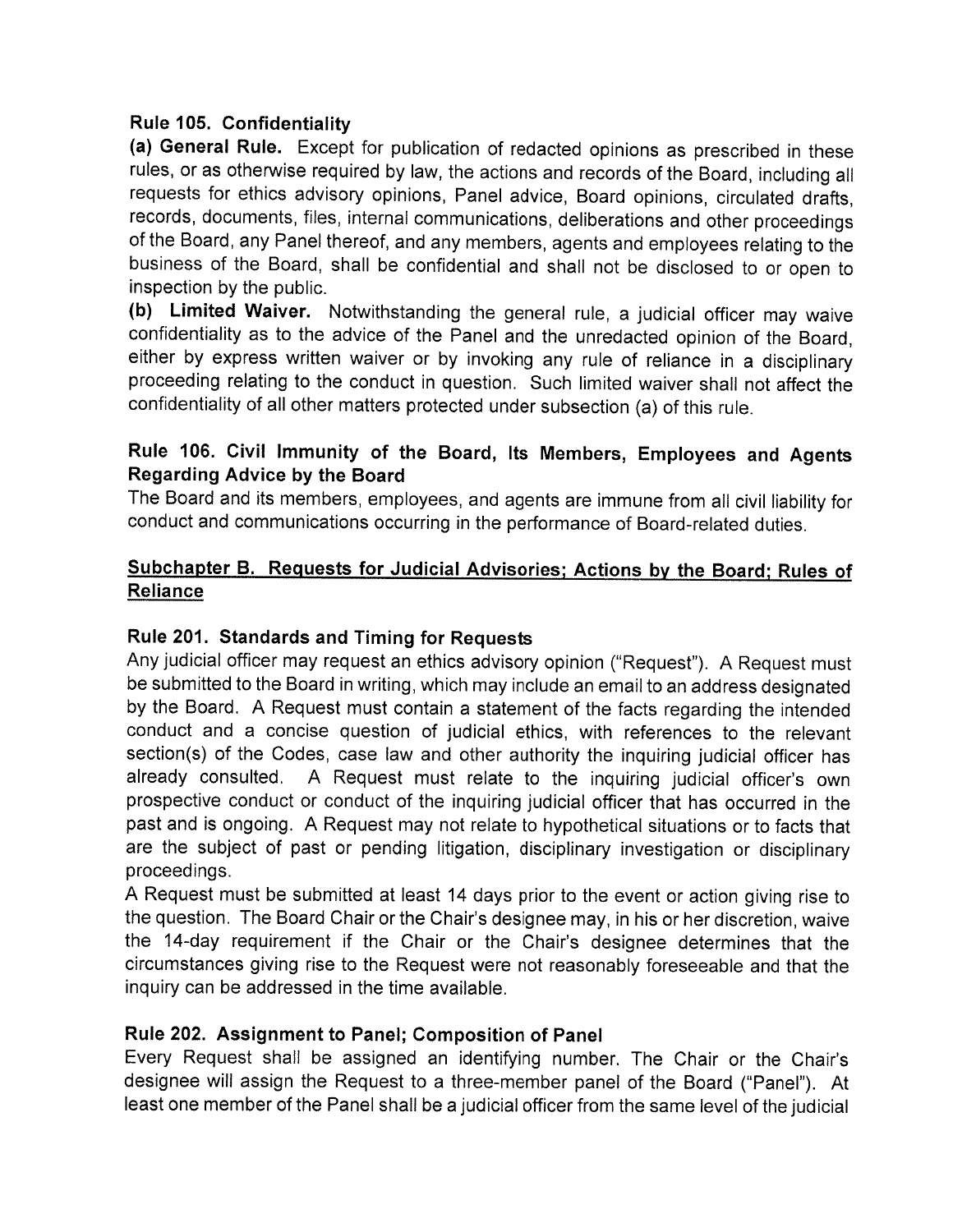system as the inquiring judicial officer. If the inquiring judicial officer is a Justice of the Supreme Court, at least one member of the Panel shall be a judge of the Superior Court or Commonwealth Court.

# Rule 203. Provisional Advice

The Panel shall issue its advisory opinion ("Advice") in writing, which shall set forth the facts upon which the Advice is based. The Panel's Advice is provisional until acted upon by the Board. The inquiring judicial officer shall be promptly notified of the Panel's decision.

If the Panel finds that the Request contains insufficient detail to enable the Panel to render Advice, the Panel may request supplemental information from the inquiring judicial officer. If supplemental information is not provided, or is insufficient, the Panel shall decline on that basis to render Advice, and the inquiring judicial officer shall be so notified.

If the Panel determines that responding to the Request would not aid the judge, benefit the judiciary as a whole, or serve the public interest, the Panel may decline to render Advice, and the inquiring judicial officer shall be notified of the basis for the Panel's determination.

# Rule 204. Board Action and Publication of Opinions and Guidance

(a) Review of Panel Advice. The Board shall review all Panel Advice as soon as practicable. The Board may adopt the Panel's Advice as the opinion of the Board ("Opinion"), or may determine that the Advice should be modified or reversed by the Board. The inquiring judicial officer shall be promptly notified of the Board's decision.

(b) Publication of Board Opinions. Opinions of the Board shall be published on an area of the Board's web page available only to judicial officers, and shall be redacted to remove information that might tend to identify the inquiring judicial officer or any other person. The redacted Opinions shall be posted in searchable form, and shall be indexed by the relevant provisions of the applicable Code. The Board may exempt an Opinion from publication if the Board finds that the identity of the requester cannot be protected to the Board's satisfaction through redaction.

(c) General Ethics Guidance. The Board may, in its discretion, issue general ethics advisory guidance ("General Guidance") on relevant topics. Such General Guidance may be published on a public area of the Board's web page.

# **Rule 205. Informational Discussions**

Board members and Board staff may engage in informal or informational discussions in response to inquiries from judicial officers.

# Rule 206. Rules of Reliance

(a) Where a judicial officer complies with Advice that is subsequently adopted as a Board Opinion, such compliance shall be entitled to substantial weight in determining whether discipline should be recommended or imposed.